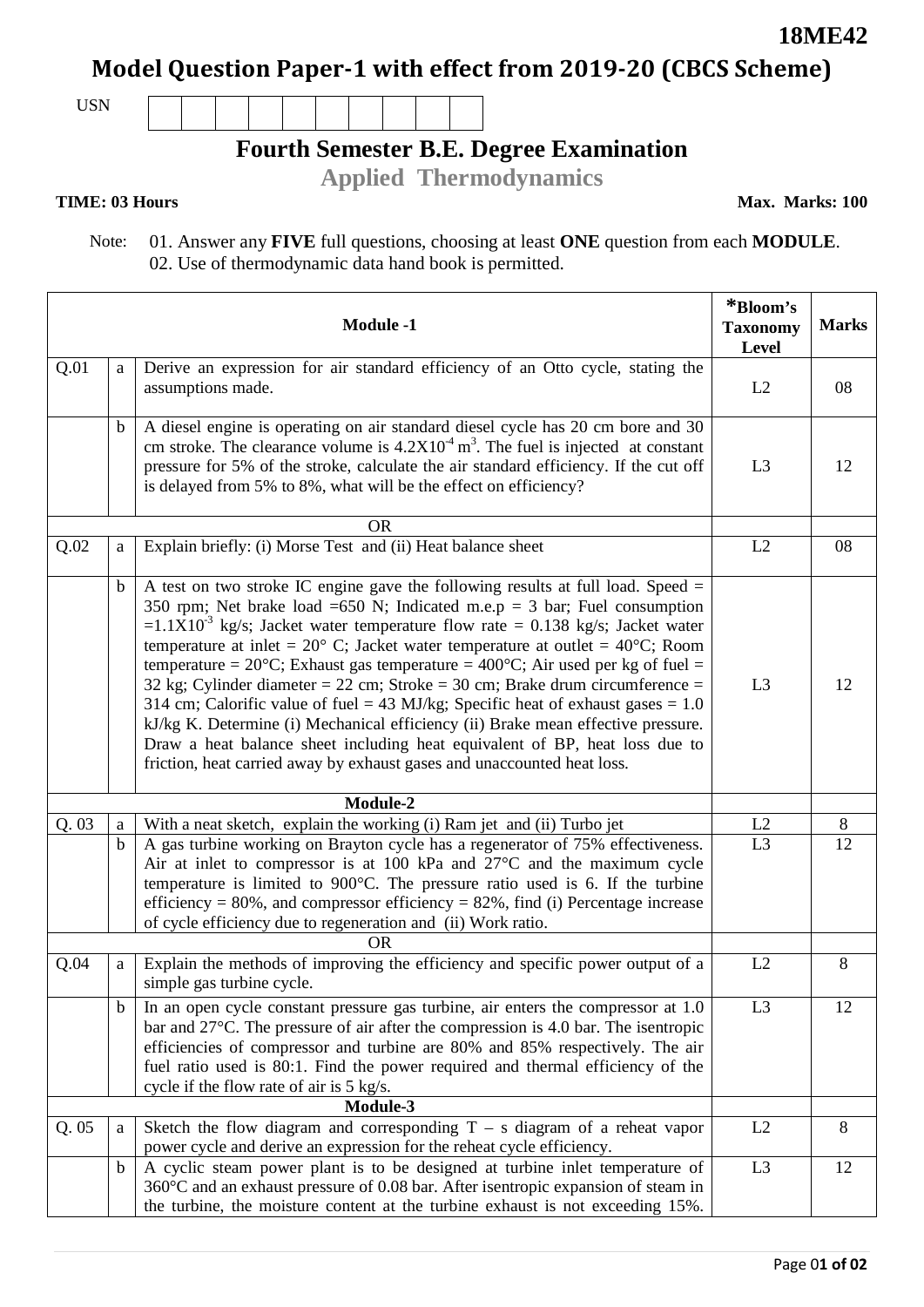## **18ME42**

|       |              | Determine: (i) The greatest allowable steam pressure at the turbine inlet<br>(ii)<br>Efficiency of the Rankine cycle and (iii) Specific steam consumption in kg/kW-<br>hr                                                                                                                                                                                                                                                                                                  |                                                                                                                                                                                                                                                                                                                                                                                                                              |                |         |                         |          |    |                |
|-------|--------------|----------------------------------------------------------------------------------------------------------------------------------------------------------------------------------------------------------------------------------------------------------------------------------------------------------------------------------------------------------------------------------------------------------------------------------------------------------------------------|------------------------------------------------------------------------------------------------------------------------------------------------------------------------------------------------------------------------------------------------------------------------------------------------------------------------------------------------------------------------------------------------------------------------------|----------------|---------|-------------------------|----------|----|----------------|
|       |              |                                                                                                                                                                                                                                                                                                                                                                                                                                                                            |                                                                                                                                                                                                                                                                                                                                                                                                                              | <b>OR</b>      |         |                         |          | L2 |                |
| Q.06  | a            | With the help of a schematic and T-s diagram, explain the working of an ideal<br>regenerative vapor cycle and derive an expression for the overall efficiency.                                                                                                                                                                                                                                                                                                             |                                                                                                                                                                                                                                                                                                                                                                                                                              |                |         |                         |          |    | 8              |
|       | b            | MW.                                                                                                                                                                                                                                                                                                                                                                                                                                                                        | Steam enters the first stage of a reheat Rankine cycle at 8 MPa, 500°C and<br>expands to 700 kPa. It is then reheated to $450^{\circ}$ C before entering a second stage<br>turbine, where it expands to 0.08 bar. The net power output is 100 MW.<br>Determine: (i) Thermal efficiency of the cycle (ii) Steam flow rate (iii) Quality of<br>steam at the end of expansion, and (iv) Total heat rejected in the condenser in | L <sub>3</sub> | 12      |                         |          |    |                |
|       |              |                                                                                                                                                                                                                                                                                                                                                                                                                                                                            |                                                                                                                                                                                                                                                                                                                                                                                                                              |                |         |                         |          |    |                |
| Q. 07 | a            | Define the following: (i) Refrigerating effect (ii) Ton of refrigeration (iii) Ice<br>making capacity and (iv) Relative COP                                                                                                                                                                                                                                                                                                                                                |                                                                                                                                                                                                                                                                                                                                                                                                                              |                |         |                         |          |    | $\overline{4}$ |
|       |              | State the differences between vapor compression refrigeration and vapor                                                                                                                                                                                                                                                                                                                                                                                                    | L1                                                                                                                                                                                                                                                                                                                                                                                                                           |                |         |                         |          |    |                |
|       | $\mathbf b$  |                                                                                                                                                                                                                                                                                                                                                                                                                                                                            |                                                                                                                                                                                                                                                                                                                                                                                                                              | 6              |         |                         |          |    |                |
|       | $\mathbf c$  | absorption refrigeration systems.<br>A vapor compression refrigeration system of 5.0 kW cooling capacity operates<br>between $-10^{\circ}$ C and $30^{\circ}$ C. The enthalpy of refrigerant vapor after compression is<br>370 kJ/kg. Find the COP, refrigerating effect, mass flow rate of the refrigerant<br>and the compressor power. Use the properties of refrigerant in the table given<br>below.                                                                    |                                                                                                                                                                                                                                                                                                                                                                                                                              |                |         |                         |          |    | 10             |
|       |              | Temp                                                                                                                                                                                                                                                                                                                                                                                                                                                                       | Pressure                                                                                                                                                                                                                                                                                                                                                                                                                     | $h_f$          | $h_{g}$ | $\mathbf{S}_\mathrm{f}$ | $S_g$    |    |                |
|       |              | $({}^{\circ}C)$                                                                                                                                                                                                                                                                                                                                                                                                                                                            | (bar)                                                                                                                                                                                                                                                                                                                                                                                                                        | (kJ/kg)        | (kJ/kg) | (kJ/kgK)                | (kJ/kgK) |    |                |
|       |              | $-10$                                                                                                                                                                                                                                                                                                                                                                                                                                                                      | 2.26                                                                                                                                                                                                                                                                                                                                                                                                                         | 190            | 345     | 0.95                    | 1.50     |    |                |
|       |              | 30                                                                                                                                                                                                                                                                                                                                                                                                                                                                         | 7.50                                                                                                                                                                                                                                                                                                                                                                                                                         | 220            | 363     | 1.10                    | 1.45     |    |                |
|       |              | <b>OR</b>                                                                                                                                                                                                                                                                                                                                                                                                                                                                  |                                                                                                                                                                                                                                                                                                                                                                                                                              |                |         |                         |          |    |                |
| Q.08  | a            | Define the following: (i) Dry bulb temperature<br>(ii) Specific humidity<br>(iii)<br>Relative humidity, and (iv) Wet bulb temperature                                                                                                                                                                                                                                                                                                                                      |                                                                                                                                                                                                                                                                                                                                                                                                                              |                |         |                         |          |    | 4              |
|       | b            | Show the following processes on Psychrometric chart.<br>(i)<br>(ii)<br>(iii)                                                                                                                                                                                                                                                                                                                                                                                               | L1                                                                                                                                                                                                                                                                                                                                                                                                                           | 6              |         |                         |          |    |                |
|       | $\mathbf{C}$ | Cooling and Dehumidification<br>`A room measures 5mX 5mX3m. It contains air at 25°C and 100 kPa at a relative<br>humidity of 75 percent. Determine (i) the partial pressure of the dry air (ii) the<br>specific humidity (iii) the enthalpy per unit mass of the dry air, and (iv) the<br>masses of the dry air and water vapor in the room.<br>Module-5                                                                                                                   |                                                                                                                                                                                                                                                                                                                                                                                                                              |                |         |                         |          |    | 10             |
|       |              |                                                                                                                                                                                                                                                                                                                                                                                                                                                                            | L2                                                                                                                                                                                                                                                                                                                                                                                                                           |                |         |                         |          |    |                |
| Q.09  | a            | Obtain an expression for the volumetric efficiency of a single stage air<br>compressor in terms of the pressure ratio, the clearance ratio and the index of<br>expansion and explain the effect of clearance on the volumetric efficiency.                                                                                                                                                                                                                                 |                                                                                                                                                                                                                                                                                                                                                                                                                              |                |         |                         |          |    | 8              |
|       | $\mathbf b$  | An air compressor cylinder has 15.0 cm bore and 15.0 cm stroke and clearance is<br>5% of the stroke. The machine operates between 1.0 bar and 5.0 bar. The<br>polytropic index is 1.3 for both compression and expansion processes. The<br>compressor runs at 720 rpm with a mechanical efficiency of 85%. Find the<br>following: (i) Cylinder volume at each corner of idealized indicator diagram in<br>$\text{cm}^3$ , and (ii) Power required to drive the compressor. |                                                                                                                                                                                                                                                                                                                                                                                                                              |                |         |                         |          |    | 12             |
|       |              | <b>OR</b>                                                                                                                                                                                                                                                                                                                                                                                                                                                                  |                                                                                                                                                                                                                                                                                                                                                                                                                              |                |         |                         |          |    |                |
| Q.10  | a            |                                                                                                                                                                                                                                                                                                                                                                                                                                                                            | Briefly explain different types of nozzles.                                                                                                                                                                                                                                                                                                                                                                                  |                |         |                         |          | L2 | 8              |
|       | $\mathbf b$  | Steam enters a converging-diverging nozzle at 2.0 MPa and 400°C with                                                                                                                                                                                                                                                                                                                                                                                                       |                                                                                                                                                                                                                                                                                                                                                                                                                              |                |         |                         |          |    |                |